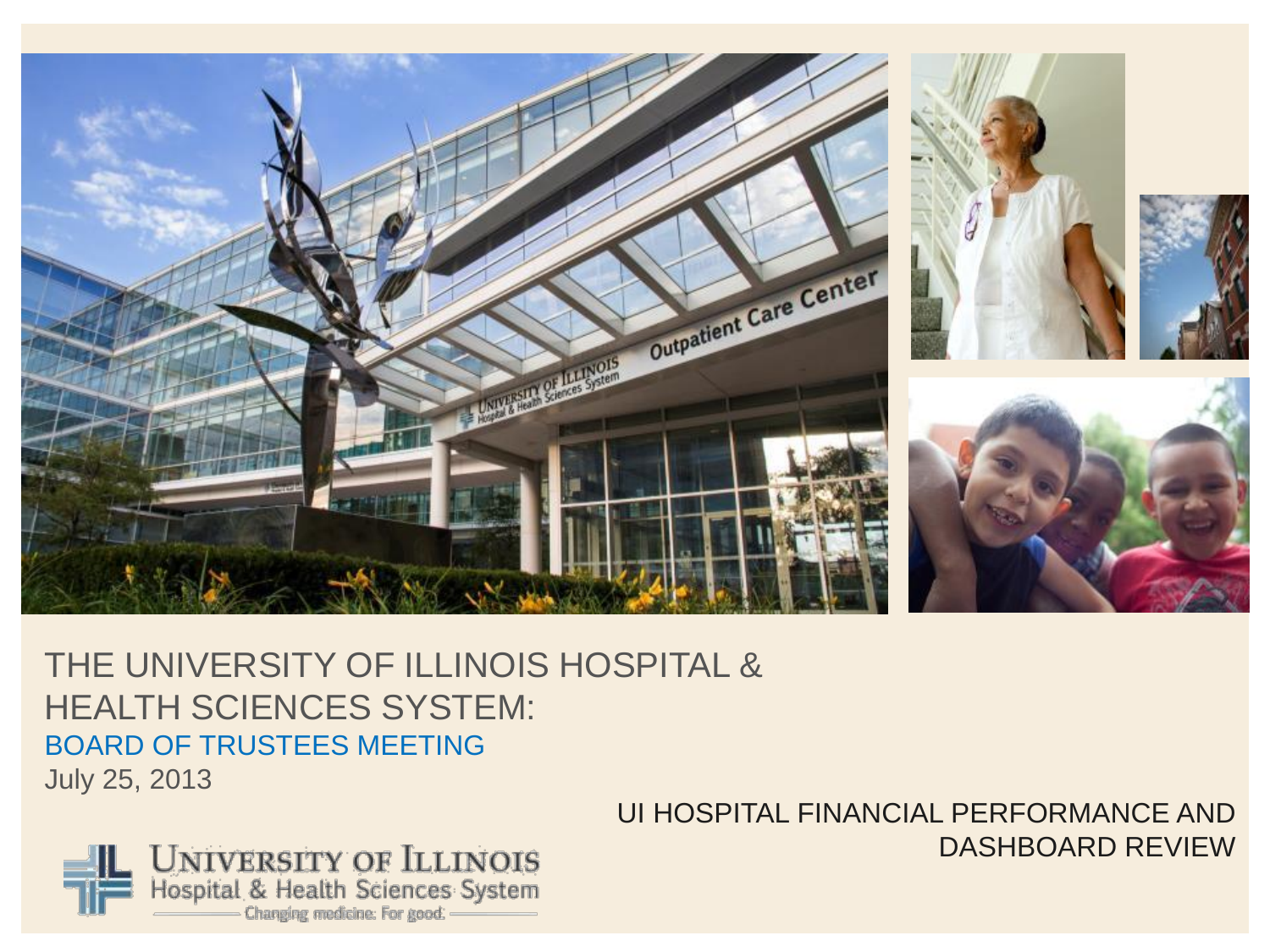## HOSPITAL FINANCIAL PERFORMANCE FOR THE MONTH ENDING 5/31/13 & PROJECTED 6/30/13

| <b>METRIC</b>                                | <b>Current YTD</b><br>(FY13) | <b>Current YTD</b><br><b>Annualized</b><br>(FY13) | <b>FY13 Year End</b><br><b>Target</b> |  |
|----------------------------------------------|------------------------------|---------------------------------------------------|---------------------------------------|--|
| <b>Revenues</b>                              |                              |                                                   |                                       |  |
| Managed Care/<br><b>Commercial Insurance</b> | \$178.1                      | \$194.3                                           | \$213.4                               |  |
| Medicare                                     | \$139.3                      | \$150.0                                           | \$150.1                               |  |
| <b>Medicaid</b>                              | \$214.4                      | \$237.9                                           | \$202.3                               |  |
| <b>Other Patient Care Related</b>            | \$30.2                       | \$32.9                                            | \$44.9                                |  |
| Non-Patient Care Related                     | \$138.7                      | \$151.3                                           | \$150.7                               |  |
| <b>Total Revenue</b>                         | \$700.7                      | \$766.4                                           | \$761.4                               |  |

- Average Daily Census YTD is 4.3% below budget, Outpatient utilization is Dollars in millions 1.3% below
- Medicaid revenue reflects recent receipt of revised rate letter from HFS for FY13
- FY 13 Charity Care projected at \$46.9M versus FY12 of \$42.0M

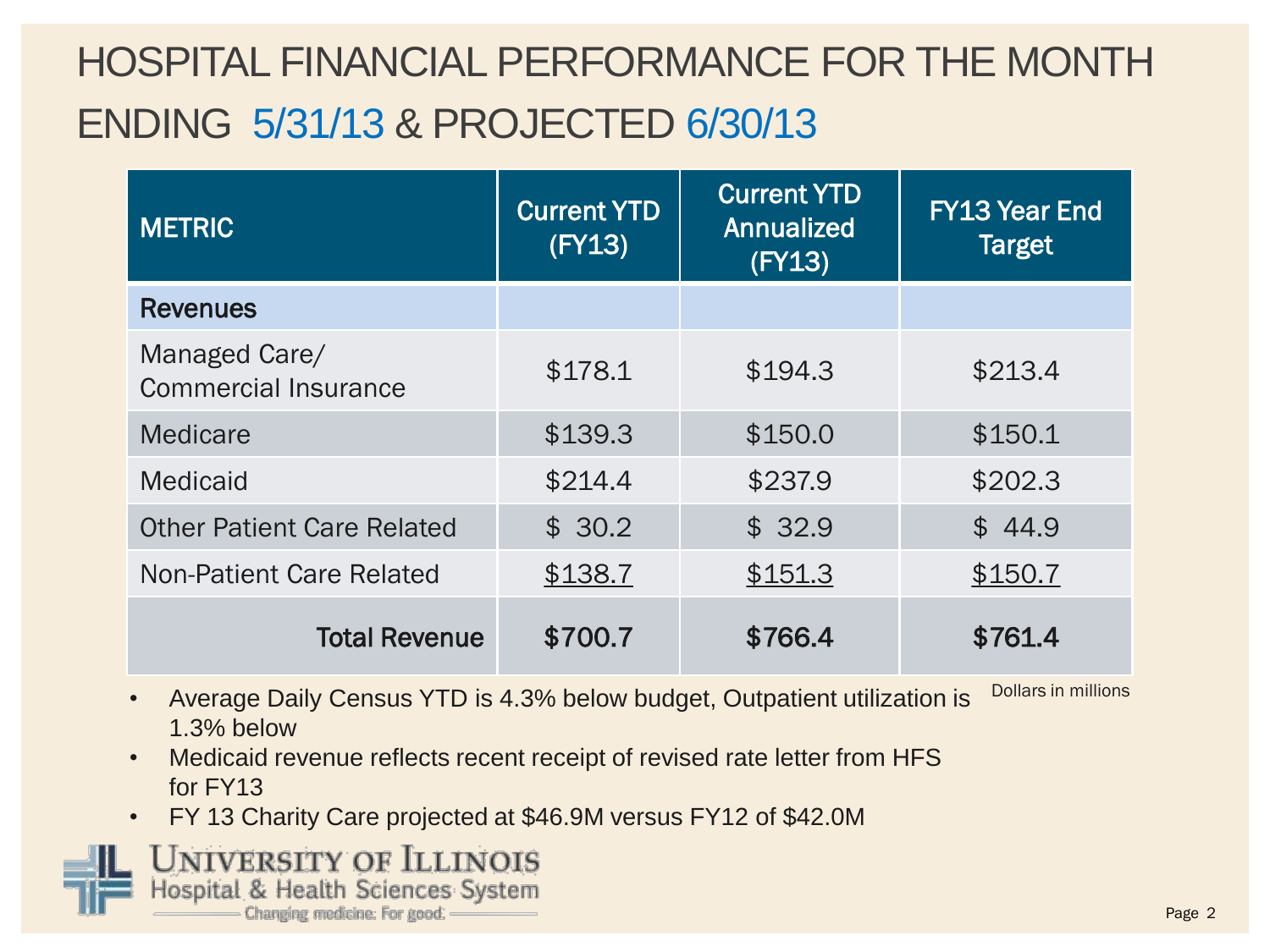## HOSPITAL FINANCIAL PERFORMANCE FOR THE MONTH ENDING 5/31/13 & PROJECTED 6/30/13

| <b>METRIC</b>                  | <b>Current YTD</b><br>(FY13) | <b>Current YTD</b><br><b>Annualized</b><br>(FY13) |         |
|--------------------------------|------------------------------|---------------------------------------------------|---------|
| <b>Expenses</b>                |                              |                                                   |         |
| <b>Salaries &amp; Benefits</b> | \$415.9                      | \$453.7                                           | \$458.1 |
| <b>Supplies &amp; Services</b> | \$219.0                      | \$247.9                                           | \$244.1 |
| Admin, Services                | \$20.9                       | \$22.8                                            | \$22.7  |
| Depreciation                   | \$19.7                       | \$21.5                                            | \$21.5  |
| <b>Total Operating Expense</b> | \$675.5                      | \$745.9                                           | \$746.4 |

Dollars in millions

- YTD Operating Expenses thru May are 1.0% below budget or \$7M+ under budget due to management efforts
- Annualized 6/30/13 includes hospital meeting VPHA project commitments

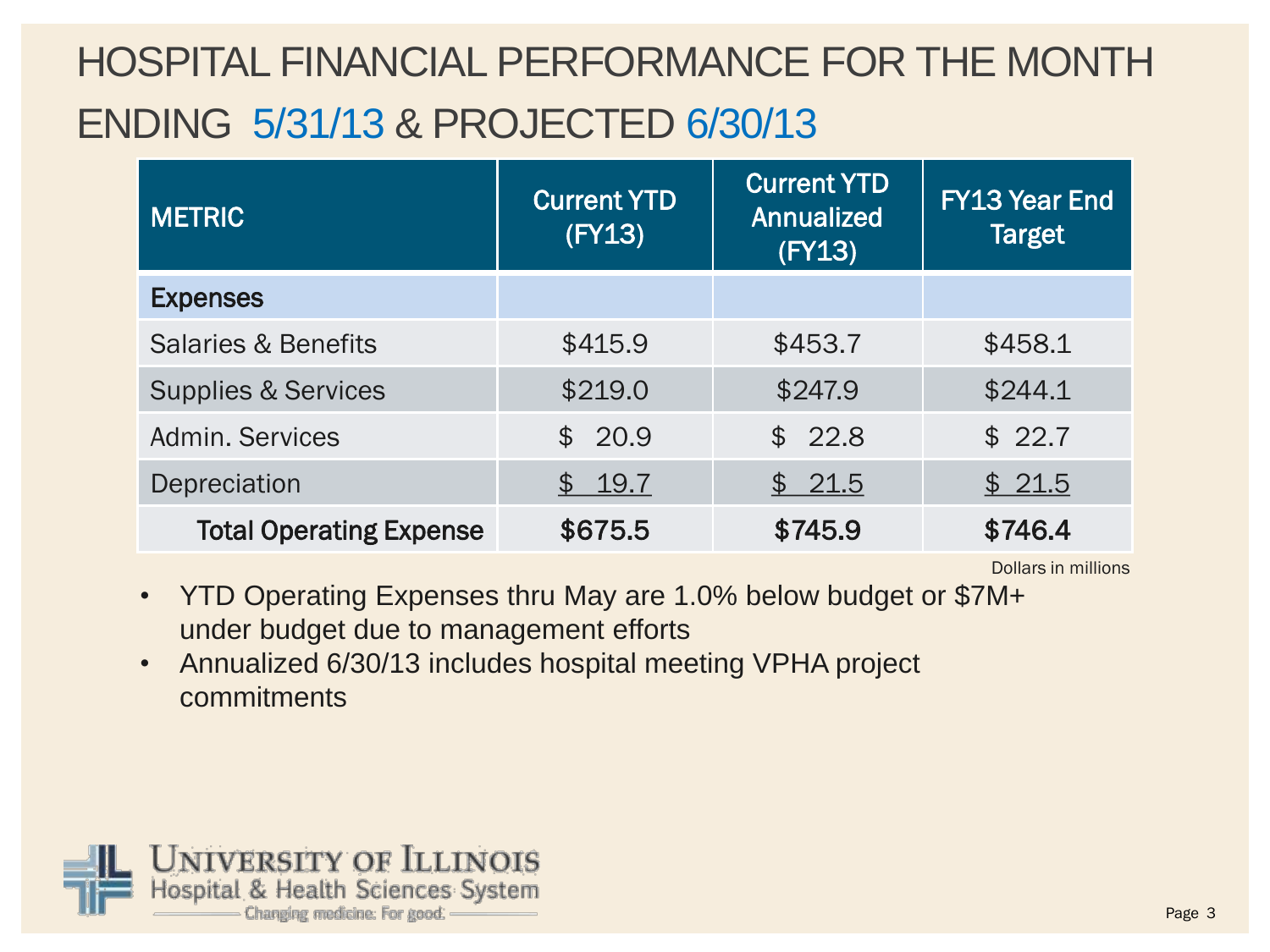## HOSPITAL FINANCIAL PERFORMANCE FOR THE MONTH ENDING 5/31/13 & PROJECTED 6/30/13

| <b>METRIC</b>                      | <b>Current YTD</b><br>(FY13) | <b>Current YTD</b><br>Annualized<br>(FY13) | <b>FY13 Year</b><br><b>End Target</b> |  |
|------------------------------------|------------------------------|--------------------------------------------|---------------------------------------|--|
| <b>Income</b>                      |                              |                                            |                                       |  |
| <b>Operating Income</b>            | \$25.2                       | \$20.5                                     | \$15.0                                |  |
| <b>Net Non-operating</b><br>Income | 0.2<br>\$                    | \$ 1.0                                     | 0.0                                   |  |
| <b>Net Income</b>                  | \$25.4                       | \$21.5                                     | \$15.0                                |  |

Dollars in millions

- Expense reductions and revenue cycle improvements along with a projected rate modification by Medicaid yield a better than expected year end forecast
- Annualized FY13 reflects all known Medicare and Medicaid estimated impacts affecting 6/30/13

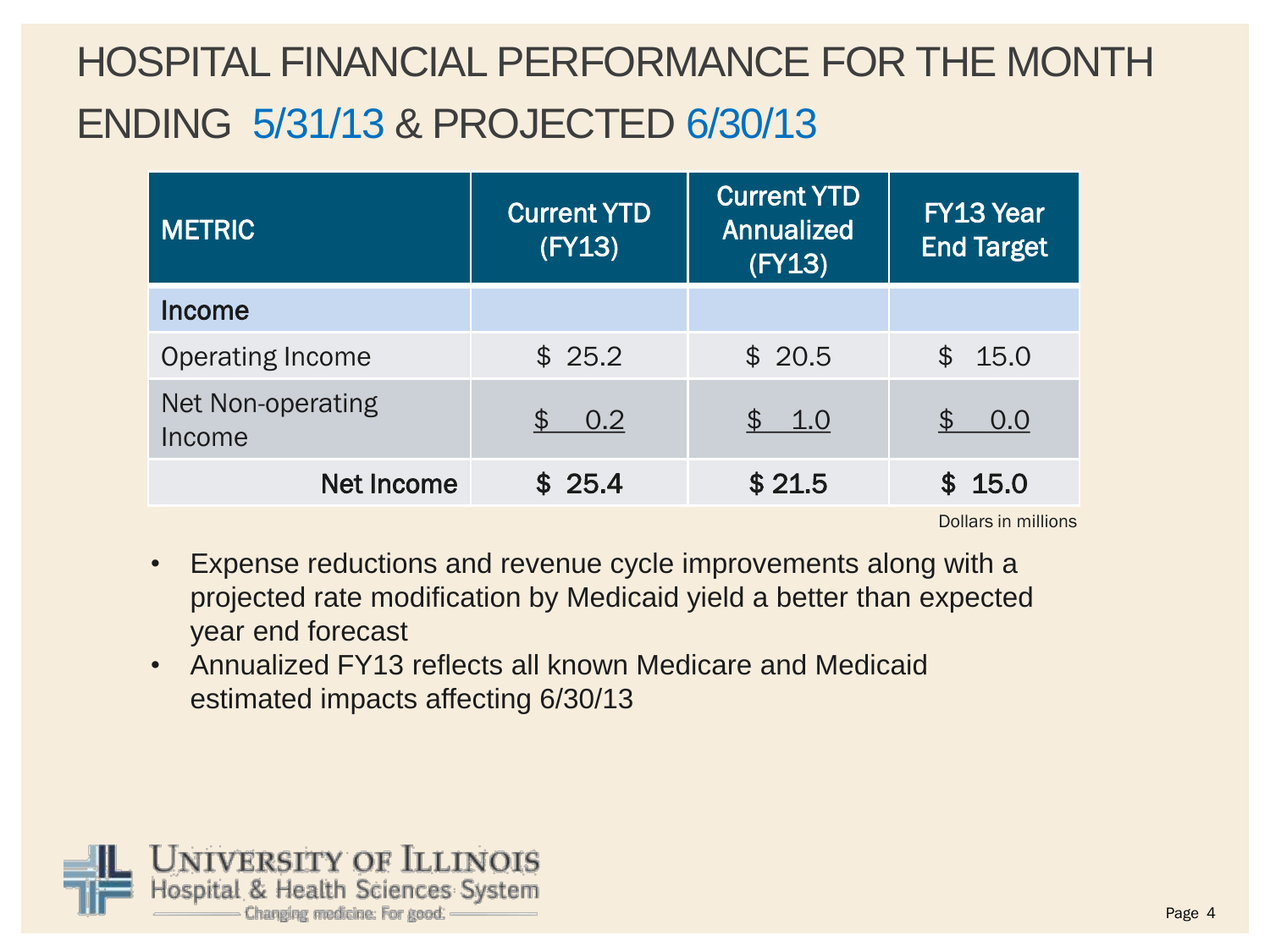## UNIVERSITY OF ILLINOIS HOSPITAL & HEALTH SCIENCES SYSTEM INTERNAL PERFORMANCE METRICS

| <b>METRIC</b>                          | FY13 Year<br>End Actual | FY13 Year<br><b>End Target</b> | FY12 Year<br><b>End Actual</b> | Source                                                   |  |
|----------------------------------------|-------------------------|--------------------------------|--------------------------------|----------------------------------------------------------|--|
| <b>Average Daily Census</b>            | 315                     | 321<br>330                     |                                | Ul Health Finance - Business Review Monthly (BRM) Report |  |
| Total RVU's *                          | 1,545,020               | 1,807,753                      | 1,755,100                      | l Medical Service Plan                                   |  |
| <b>Clinic Visits</b>                   | 448,641**               | 454,822                        | 455,175                        | Ul Health Finance - Business Review Monthly (BRM) Report |  |
| <b>Mile Square Visits</b>              | 65,305                  | 67,245                         |                                | <b>Patient Satisfaction Score - IP for the last</b>      |  |
| <b>Operations Performed</b>            | 13,875                  | 13,375                         |                                | quarter of FY13 reflects a score of 62.4                 |  |
| <b>Total Unique Patients</b>           | 130,027                 | 134,560                        |                                | Patient Satisfaction Score - OP for the last             |  |
| Days Cash on Hand                      | 95.0                    | 96.62                          |                                | quarter of FY13 reflects a score of 86.3                 |  |
| <b>Debt Service Coverage</b>           | 4.87                    | 7.80                           |                                |                                                          |  |
| Patient Satisfaction Score - IP        | 59.60                   | 62.90                          | 56.40                          | Press Ganey - HCAHPS Summary Report                      |  |
| <b>Patient Satisfaction Score - OP</b> | 85.60                   | 86.50                          | 85.40                          | Press Ganey - HCAHPS Summary Report                      |  |

\*\* Annualized using 11 months data



to the other campuses:



| Campus          | <b>Current YTD Annualized</b> | FY12 Year End |
|-----------------|-------------------------------|---------------|
| Peoria          | 262,484                       | 249.696       |
| <b>Rockford</b> | 106.555                       | 91.696        |
|                 |                               | --            |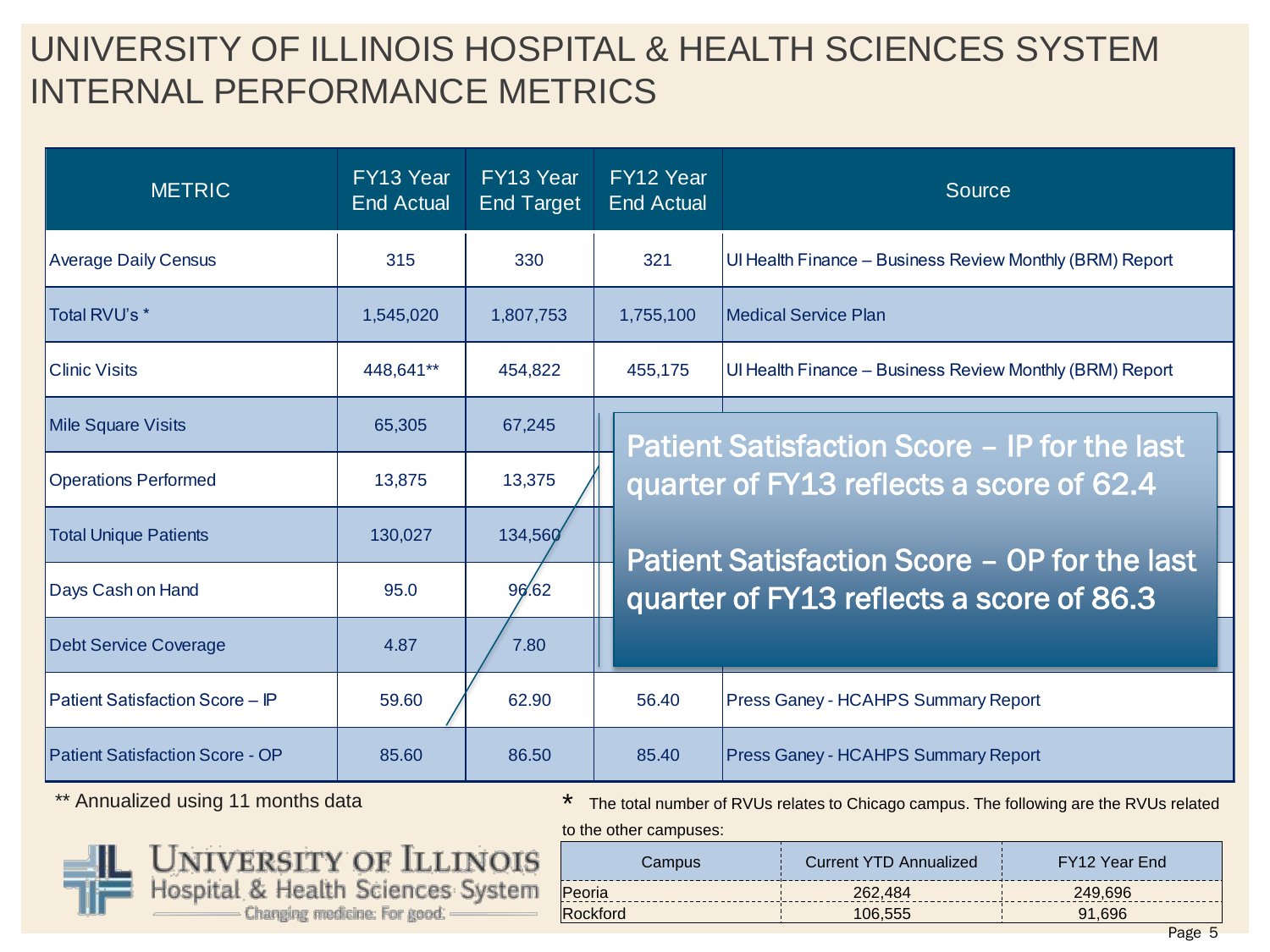## UNIVERSITY OF ILLINOIS HOSPITAL & HEALTH SCIENCES SYSTEM TRENDED MONTHLY VOLUME Outpatient Visits



*The bars represent outpatient visits for the month and the line represents a 12 month moving average.*



#### Discharges and ADC Trend Line



*The bars represent discharges for the month, the squiggly line represents the ADC for the month, and the line represents the ADC trend.*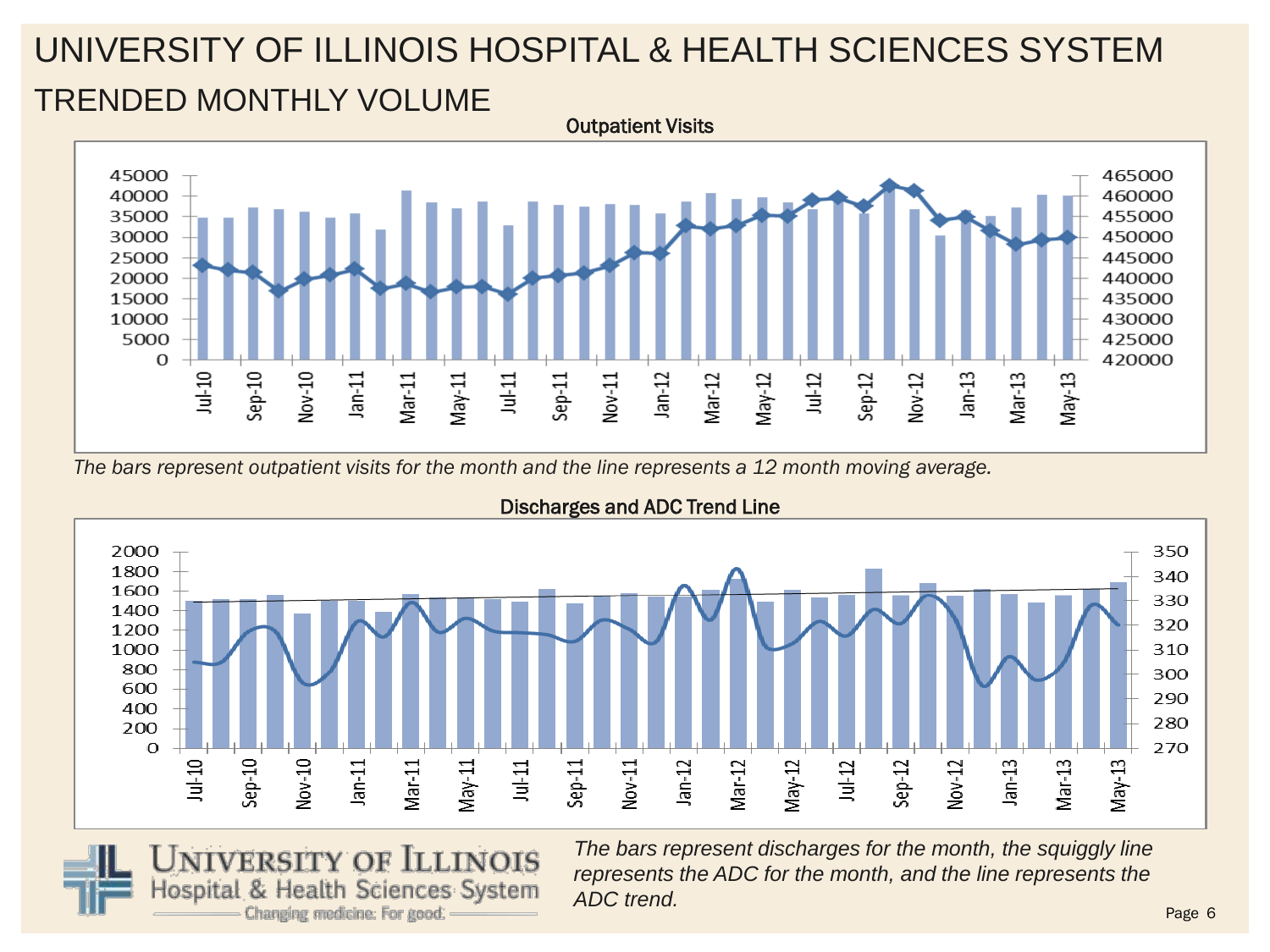# PATIENT EXPERIENCE PERFORMANCE: BALANCED SCORECARD

| <b>CARE DELIVERY SETTING</b>        | <b>BASELINE</b><br>(2012) | <b>CURRENT</b><br>(2013) | <b>IMPROVEMENT</b><br><b>TREND</b> |
|-------------------------------------|---------------------------|--------------------------|------------------------------------|
| Inpatient<br>(HCAHPS Rate Hospital) | 56.4                      | 62.4                     |                                    |
| <b>Ambulatory Surgery</b>           | 84.8                      | 88.1                     |                                    |
| <b>OCC (Clinics)</b>                | 85.0                      | 86.3                     |                                    |
| <b>Emergency Department</b>         | 78.2                      | 83.1                     |                                    |
| <b>Diagnostics</b>                  | 86.8                      | 86.9                     |                                    |
| <b>Access - Diagnostics</b>         | 85.1                      | 86                       |                                    |
| Access - OCC                        | 82.6                      | 84.5                     |                                    |

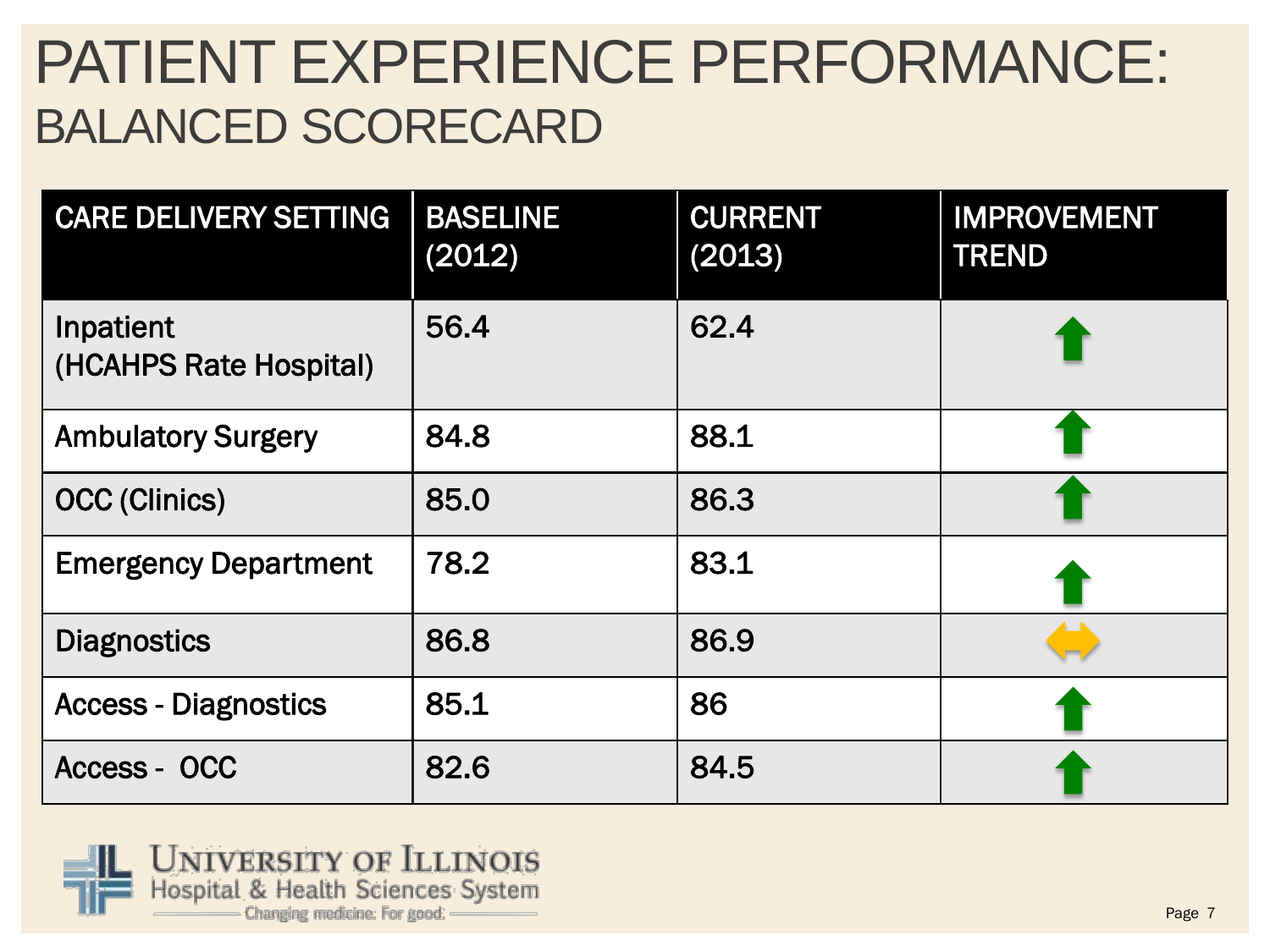# OUR CHALLENGE: INDUSTRY-LAGGING PERFORMANCE

### University HealthSystem Consortium (UHC)

External benchmarking metrics compared at the 50<sup>th</sup> percentile of peer group

| <b>Category</b>                                           | <b>UHC METRICS</b><br>(FY13 Q3)                                                    | <b>4 Quarter</b><br><b>Average</b> | <b>Latest</b><br><b>Quarter</b><br><b>Available</b> | <b>UHC</b><br><b>Median</b> | <b>Current</b><br><b>Rank</b> | Length of Stay (LOS) -<br>Observed/Expected Ratio<br>1.25<br>12<br>1.15                 | <b>Emergency Department LOS</b><br>5.3<br>5.1<br>4.9                                                                              | 30-Day All Cause<br><b>Readmission Rate</b><br>16.2%<br>15.8%<br>15.4%                        |
|-----------------------------------------------------------|------------------------------------------------------------------------------------|------------------------------------|-----------------------------------------------------|-----------------------------|-------------------------------|-----------------------------------------------------------------------------------------|-----------------------------------------------------------------------------------------------------------------------------------|-----------------------------------------------------------------------------------------------|
|                                                           | Length of Stay (LOS) -<br>Observed/Expected Ratio                                  | 1.17                               | 1.11                                                | 1.03                        | 91/117                        | 1.1<br>Q112 Q212 Q312 Q412                                                              | 4.7<br>Q112 Q212 Q312 Q412                                                                                                        | 15.0%<br>Q112 Q212 Q312 Q412                                                                  |
| <b>Coordinating</b><br><b>Care/Patient</b><br><b>Flow</b> | <b>Emergency Department</b><br>LOS                                                 | 5.00                               | 4.96                                                | 4.61                        | 29/47                         | <b>Total Expense Net Bad</b><br>Debt/Case Mix Index (CMI)-<br><b>Adjusted Discharge</b> | Labor Expense (WI-Adj)/CMI<br>Adjusted Discharge<br>\$10,000                                                                      | Supply Expense (less<br>Drugs)/Supply Intensity<br><b>Score Adjusted Discharge</b><br>\$1,000 |
|                                                           | 30-Day All Cause<br><b>Readmission Rate</b>                                        | 15.9%                              | 16.0%                                               | 12.6%                       | 115/117                       | \$16,000<br>\$13,000<br>\$10,000                                                        | \$9,000<br>\$8,000<br>\$7,000                                                                                                     | \$900<br>\$800<br>\$700                                                                       |
|                                                           | Total Expense Net Bad<br>Debt/Case Mix Index<br>(CMI)-Adjusted Discharge           | 13,344                             | 12,141                                              | 9,350                       | 59/69                         | \$7,000<br>01 12 02 12 03 12 04 12                                                      | \$6,000<br>0112 0212 0312 0412                                                                                                    | \$600<br>Q112 Q212 Q312 Q412                                                                  |
| <b>Managing</b><br><b>Cost and</b><br><b>Utilization</b>  | Labor Expense (Wage<br>Index-Adjusted)/Case Mix<br><b>Index Adjusted Discharge</b> | 7,819                              | 7,038                                               | 4,361                       | 67/68                         | Net Days Accounts<br><b>Receivables</b><br>80                                           | <b>LEGEND</b><br>Green Font indicates that UIH is performing<br>better than UHCs 50th percentile.                                 |                                                                                               |
|                                                           | Supply Expense (less<br>Drugs)/Supply Intensity<br>Score Adjusted Discharge        | 836                                | 777                                                 | 775                         | 37/69                         | 60<br>40                                                                                | Green Graph Lines indicate UIHs performance is<br>trending toward improvement.<br>Red Font indicates that UIH is performing worse |                                                                                               |
| <b>Financial</b><br><b>Stability</b>                      | Net Days Accounts<br>Receivables                                                   | 54.9                               | 60.0                                                | 47.7                        | 58/62                         | 20<br>$\theta$<br>Q112 Q212 Q312 Q412                                                   | than UHCs 50th percentile.<br>Red Graph Lines indicate UIHs performance is<br>trending unfavorably.                               |                                                                                               |

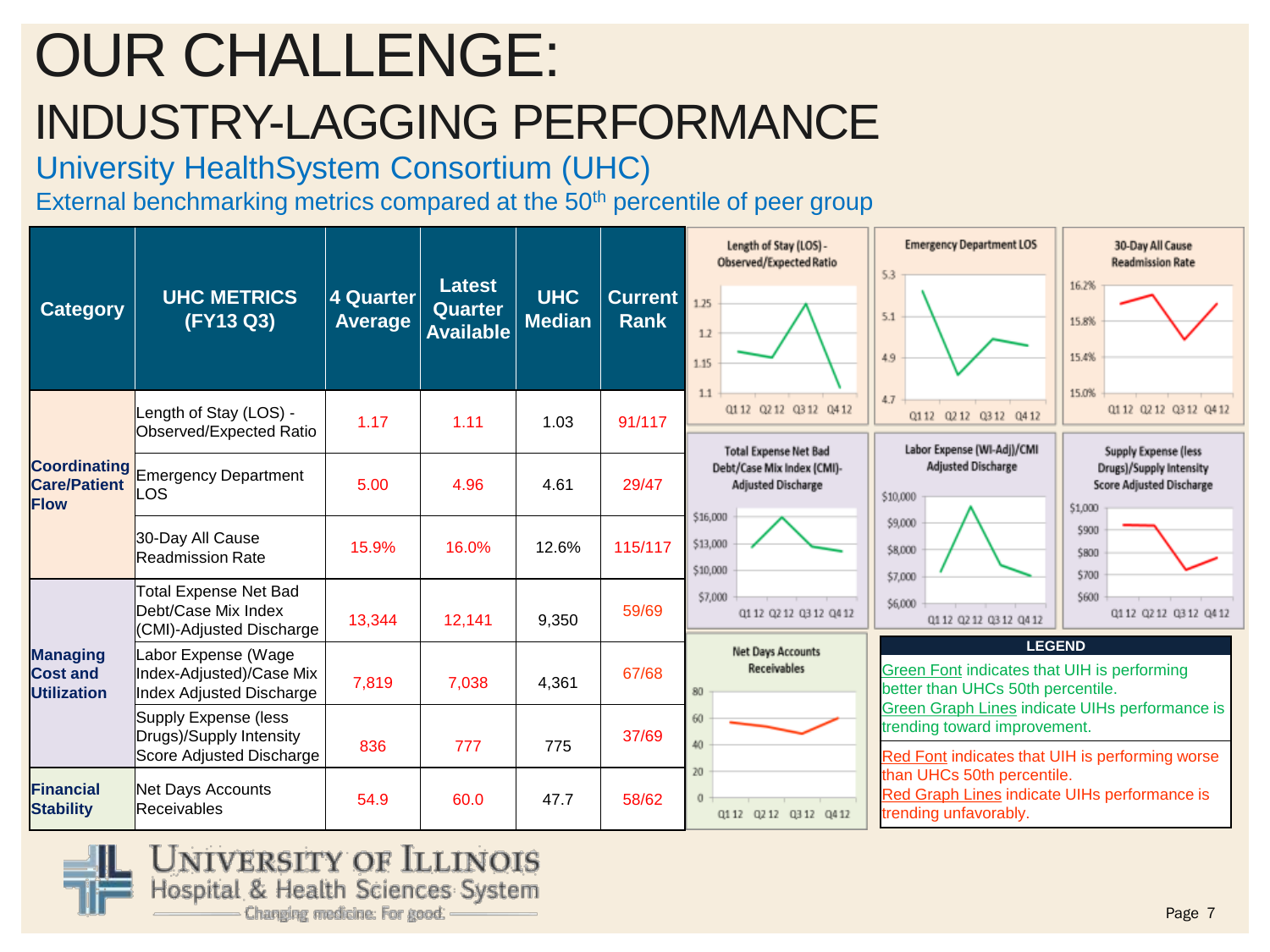# OUR CHALLENGE: INDUSTRY-LAGGING PERFORMANCE

University HealthSystem Consortium (UHC)

External benchmarking metrics compared at the 50<sup>th</sup> percentile of peer group

| <b>Category</b>                                       | <b>UHC METRICS (FY13 Q3)</b>                                                                                          | 4<br>Quarter<br>Average | <b>Latest</b><br><b>Quarter</b><br><b>Available</b> | <b>UHC</b><br><b>Median</b> | <b>Current</b><br><b>Rank</b> | <b>Total Inpatient Mortality</b><br>Index<br>1.2<br>0.8<br>0.6<br>0.4<br>0.2 | <b>CMS Appropriate Care</b><br><b>Measure</b><br>95.0<br>85.0                                                                                      |                      |
|-------------------------------------------------------|-----------------------------------------------------------------------------------------------------------------------|-------------------------|-----------------------------------------------------|-----------------------------|-------------------------------|------------------------------------------------------------------------------|----------------------------------------------------------------------------------------------------------------------------------------------------|----------------------|
| <b>Improving</b><br><b>Patient</b><br><b>Survival</b> | Total Inpatient Mortality Index                                                                                       | 0.93                    | 0.77                                                | 0.88                        | 26/117                        | $\Omega$<br>Q112 Q212 Q312 Q412                                              | 75.0<br>Q411 Q112 Q212 Q312                                                                                                                        |                      |
| <b>Reducing</b><br><b>Care</b>                        | Variation in CMS Appropriate Care Measure                                                                             | 92.27                   | 91.10                                               | 95.00                       | 122/154                       | PSI 07 CRBSI<br>PSI 12 Post-<br>operative PE or<br><b>DVT</b>                | <b>Surgical Site</b><br><b>VAP</b><br>Infection                                                                                                    | CAUTI                |
|                                                       | Patient Safety Indicator (PSI) 12<br>Post-operative Pulmonary<br>Embolism or Deep Vein<br>Thrombosis rate (PE or DVT) | 22.72                   | 21.22                                               | 8.60                        | 116/116                       |                                                                              |                                                                                                                                                    |                      |
|                                                       | <b>PSI 07 Catheter Related</b><br>Bloodstream Infection (CRBSI)                                                       | 0.97                    | 2.32                                                | 0.51                        | 115/117                       | 01 1202 1203 1204 12<br>01 1202 1203 1204 12                                 | 0112021203120412<br>Q1 12Q2 12Q3 12Q4 12                                                                                                           | 01 1202 1203 1204 12 |
| <b>Preventing</b><br><b>Patient</b><br><b>Harm</b>    | Surgical Site Infection                                                                                               | 10.59                   | 12.52                                               | 12.61                       | 58/117                        |                                                                              | <b>LEGEND</b><br>Green Font indicates that UIH is performing<br>better than UHCs 50th percentile.<br>Green Graph Lines indicate UIH performance is |                      |
|                                                       | Ventilator-Associated Pneumonia<br>(VAP)                                                                              | 38.81                   | 67.67                                               | 25.64                       | 101/113                       |                                                                              | trending toward improvement.<br>Red Font indicates that UIH is performing worse                                                                    |                      |
|                                                       | Catheter-Associated Urinary Tract<br>Infection (CAUTI)                                                                | 23.94                   | 21.67                                               | 19.17                       | 81/117                        |                                                                              | than UHCs 50th percentile.<br>Red Graph Lines indicate UIH performance is<br>trending unfavorably.                                                 |                      |